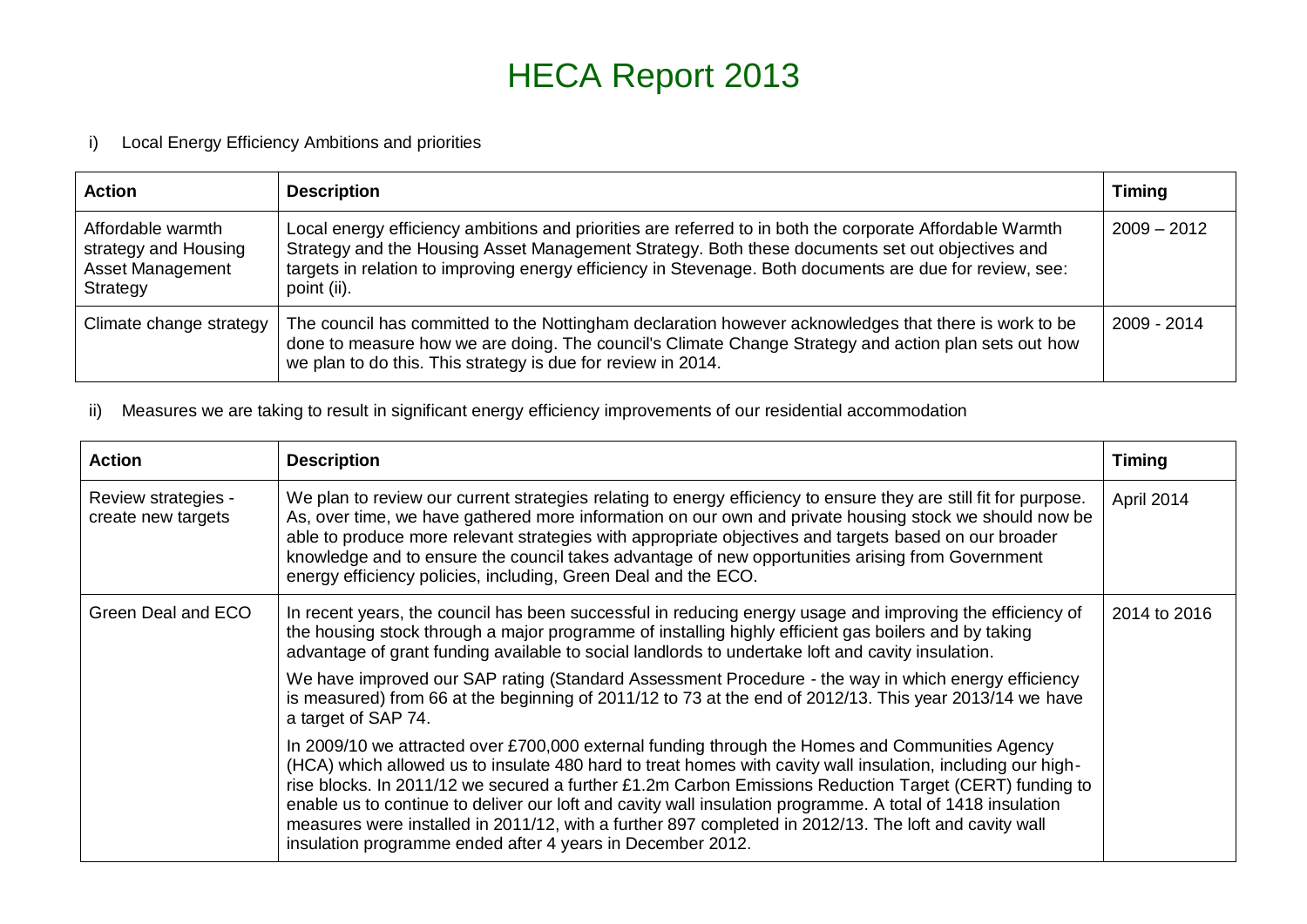| <b>Action</b>         | <b>Description</b>                                                                                                                                                                                                                                                                                                                                                                                                                                                                                                                                                                                                                                                                                                           | <b>Timing</b>       |
|-----------------------|------------------------------------------------------------------------------------------------------------------------------------------------------------------------------------------------------------------------------------------------------------------------------------------------------------------------------------------------------------------------------------------------------------------------------------------------------------------------------------------------------------------------------------------------------------------------------------------------------------------------------------------------------------------------------------------------------------------------------|---------------------|
|                       | Our focus now is to address our hard-to-treat properties, this will include, traditional solid wall and non-<br>traditional constructed properties by looking at alternative insulation measures such as external wall<br>insulation. We have been working closely with the big six utility companies to secure supplementary<br>Energy Company Obligation (ECO) funding to support this future programme. We are working with other<br>investment teams to put together a package of works to include all external elements, including roofing and<br>windows, to make to the most of synergies and efficiencies of scale. We hope to have this programme on<br>site in April 2014, and it will run for an initial 2 years. |                     |
|                       | We have piloted external wall insulation to one of our non-traditional properties with a view to informing our<br>future programme. We intend to complete six more pilots this year on different property types.                                                                                                                                                                                                                                                                                                                                                                                                                                                                                                             |                     |
|                       | As part of the major works programme we are replacing all outdated in-efficient boilers with A-rated energy<br>efficient replacements as well as upgrading heating controls. We have also upgraded heating controls at<br>various sheltered schemes which are heated by communal boilers to enable residents to turn down their<br>own heating when necessary so as not to waste heat.                                                                                                                                                                                                                                                                                                                                       |                     |
|                       | Our major works contractors support our drive to improve energy efficiency in our tenants' homes by<br>offering energy efficiency advice and guidance at handover visits; they have furthermore supported us at<br>various customer events offering energy advice and information. We have also issued a new simple 'guide<br>to your new heating system' to enable tenants to easily understand how to get the best from their heating<br>system and keep costs down.                                                                                                                                                                                                                                                       |                     |
| Feed in Tariff scheme | We have installed solar PV to approx 40 new build properties, all of which are eligible for the feed in tariff<br>payments. The residents will benefit from the reduction in the electricity bills whilst the council will use the<br>FIT payment to re-invest in the stock.                                                                                                                                                                                                                                                                                                                                                                                                                                                 | May 13 - Nov<br>13. |
| Collective switching  | The council has joined a collective energy switching scheme with ichoosr by joining an existing framework<br>agreement set up by Oldham Council. The scheme means residents can sign themselves up with the hope<br>that they will be offered a better rate on their utility bills and can switch supplier through the scheme<br>without the hassle of having to arrange it themselves. The scheme commenced in Nov 2013 with average<br>estimated savings being just over £160 per year for tenants that signed up to the first auction. Auctions will<br>run 4 times a year and we hope to increase the number of sign-ups at each interval.                                                                               | Ongoing             |
| Establishing EPC data | We have been collecting EPC data since 2008 and have been using this data to inform our asset<br>management database and to produce SAP ratings for the housing stock. We currently have RDSAP data<br>for 56% of the stock and will set a new target to increase this as part of the strategy review.                                                                                                                                                                                                                                                                                                                                                                                                                       | Ongoing             |
| New affordable homes  | Logic and Hill Partnerships currently have a new build development on site with 20 new affordable homes<br>due to be delivered in 2014/15 for Guinness housing association. They will be built to 'code for sustainable<br>homes' level 3                                                                                                                                                                                                                                                                                                                                                                                                                                                                                    | 2014 to 2015        |
|                       | A new homeless hostel is also currently being built and when complete it will have 40 bedrooms. The aim                                                                                                                                                                                                                                                                                                                                                                                                                                                                                                                                                                                                                      |                     |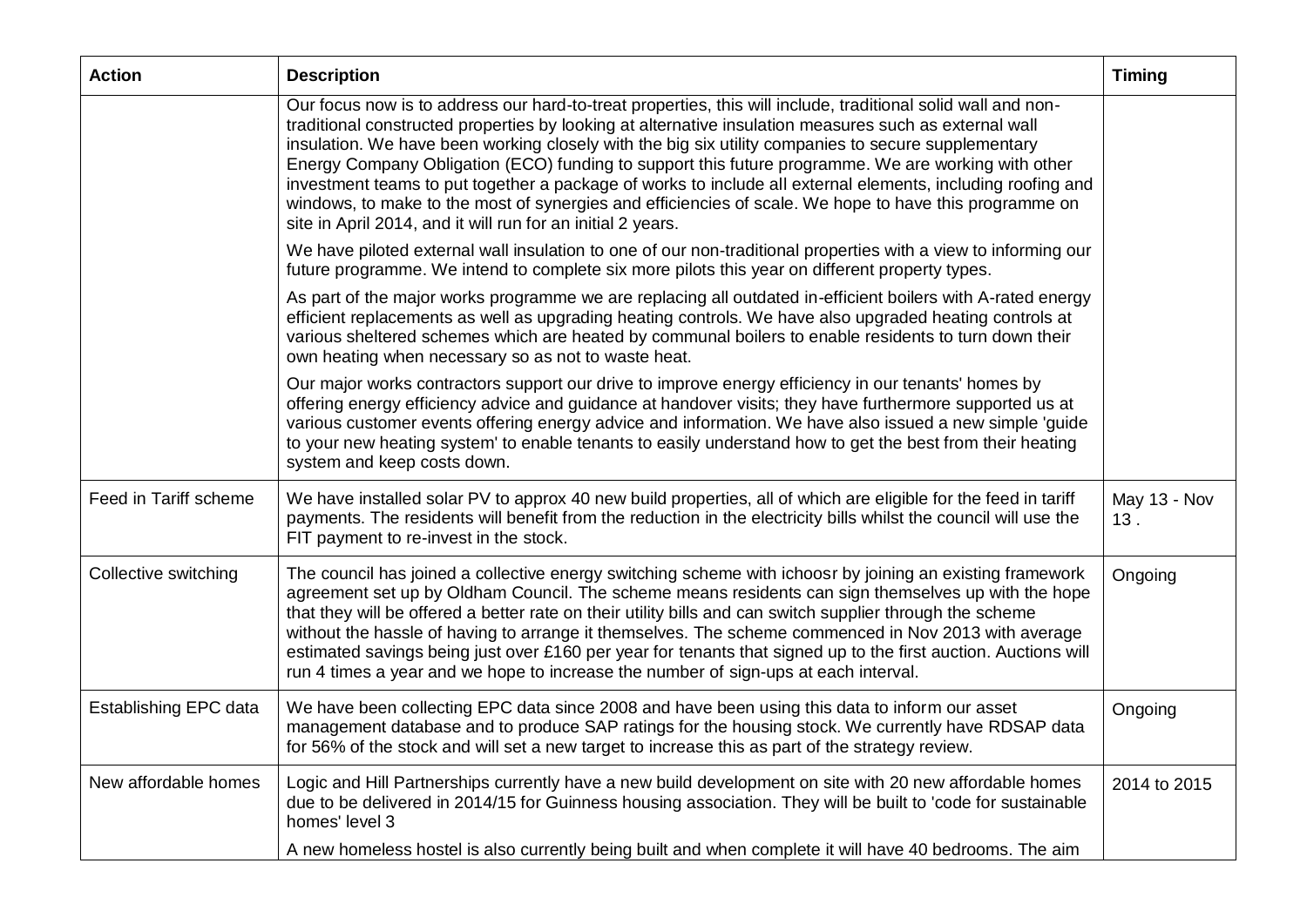| <b>Action</b>                            | <b>Description</b>                                                                                                                                                                                                                                                                                                                                                                                                                                                                                                                                                                                                                                                                                                                                                                                                                                                                                                                                                         | <b>Timing</b> |
|------------------------------------------|----------------------------------------------------------------------------------------------------------------------------------------------------------------------------------------------------------------------------------------------------------------------------------------------------------------------------------------------------------------------------------------------------------------------------------------------------------------------------------------------------------------------------------------------------------------------------------------------------------------------------------------------------------------------------------------------------------------------------------------------------------------------------------------------------------------------------------------------------------------------------------------------------------------------------------------------------------------------------|---------------|
|                                          | is to build the hostel to the equivalent of 'code for sustainable homes' level 4.                                                                                                                                                                                                                                                                                                                                                                                                                                                                                                                                                                                                                                                                                                                                                                                                                                                                                          |               |
|                                          | A strategic housing document will be produced once our consultant's report on HRA assets is finished in<br>2014.                                                                                                                                                                                                                                                                                                                                                                                                                                                                                                                                                                                                                                                                                                                                                                                                                                                           |               |
| Private sector stock<br>condition survey | A recent private housing stock condition survey revealed that the current SAP rating for the private sector<br>housing in Stevenage is measured at 64, significantly above the national average of 55 for all private<br>housing in England. Average C02 emissions total 4.66 tonnes per annum again significantly better than the<br>national average of 7.1 tonnes for all private housing in England. Average annual energy costs are<br>estimated at £1,165 per annum giving a total private sector household energy bill for Stevenage of<br>£28.535M per annum. The lower quartile SAP Rating for private housing in Stevenage is 60; 240 private<br>dwellings (1%) have a SAP Rating of under 35. Our task will be to tackle these lower performing homes by<br>providing advice and support for residents needing to improve the energy efficiency of their home. Work is<br>required to outline how we can do this and will be identified in the strategy review. | 2014 to 2017  |
|                                          | The strategy review will allow us to set new objectives and targets for the private sector based on the<br>information provided by the private stock condition survey.                                                                                                                                                                                                                                                                                                                                                                                                                                                                                                                                                                                                                                                                                                                                                                                                     |               |
| Private sector support<br>schemes        | We continue to work with local partners through the Hertfordshire County Council Keep Warm Stay Well<br>project. The scheme aims to target vulnerable residents, in the particular those over 65 and those with<br>young children, to help support them with any need for assistance with paying for their utility bills, energy<br>saving measures and other financial support mechanisms. Last year the campaign helped over 10,000<br>Herts residents: •<br>Over 950 homes received extensive energy checks with over 3,000 onward referrals                                                                                                                                                                                                                                                                                                                                                                                                                            | 2014 to 2016  |
|                                          | 9,250 people were offered energy saving advice<br>$\bullet$<br>120 households were supplied with emergency heaters<br>555 households were referred for draught-proofing<br>$\bullet$<br>379 emergency grants were made to those in need<br>$\bullet$                                                                                                                                                                                                                                                                                                                                                                                                                                                                                                                                                                                                                                                                                                                       |               |
|                                          | SBC will be involved again this year by promoting the scheme to residents and helping to reach those<br>vulnerable and at need households. Other partners involved in the scheme include Citizens Advice<br>Bureau, Groundwork Hertfordshire, The Papworth Trust, and other Herts LA's.                                                                                                                                                                                                                                                                                                                                                                                                                                                                                                                                                                                                                                                                                    |               |
|                                          | As part of the Herts Essex Energy Partnership (HEEP), funded by a Central Government grant, we<br>delivered around 750 energy efficiency measures, at a cost of almost £500,000; this scheme has now<br>come to an end.                                                                                                                                                                                                                                                                                                                                                                                                                                                                                                                                                                                                                                                                                                                                                    |               |
|                                          | We are working with the utility companies to see how we can make best efficiencies through our<br>procurement of ECO funding for the council owned housing stock and understanding how we can integrate<br>additional ECO funding for the private housing stock through this process. We are discussing with utilities<br>how we can best manage this process and support ECO and green deal by promoting it to our local<br>residents and encouraging them to take up opportunities available to them.                                                                                                                                                                                                                                                                                                                                                                                                                                                                    |               |